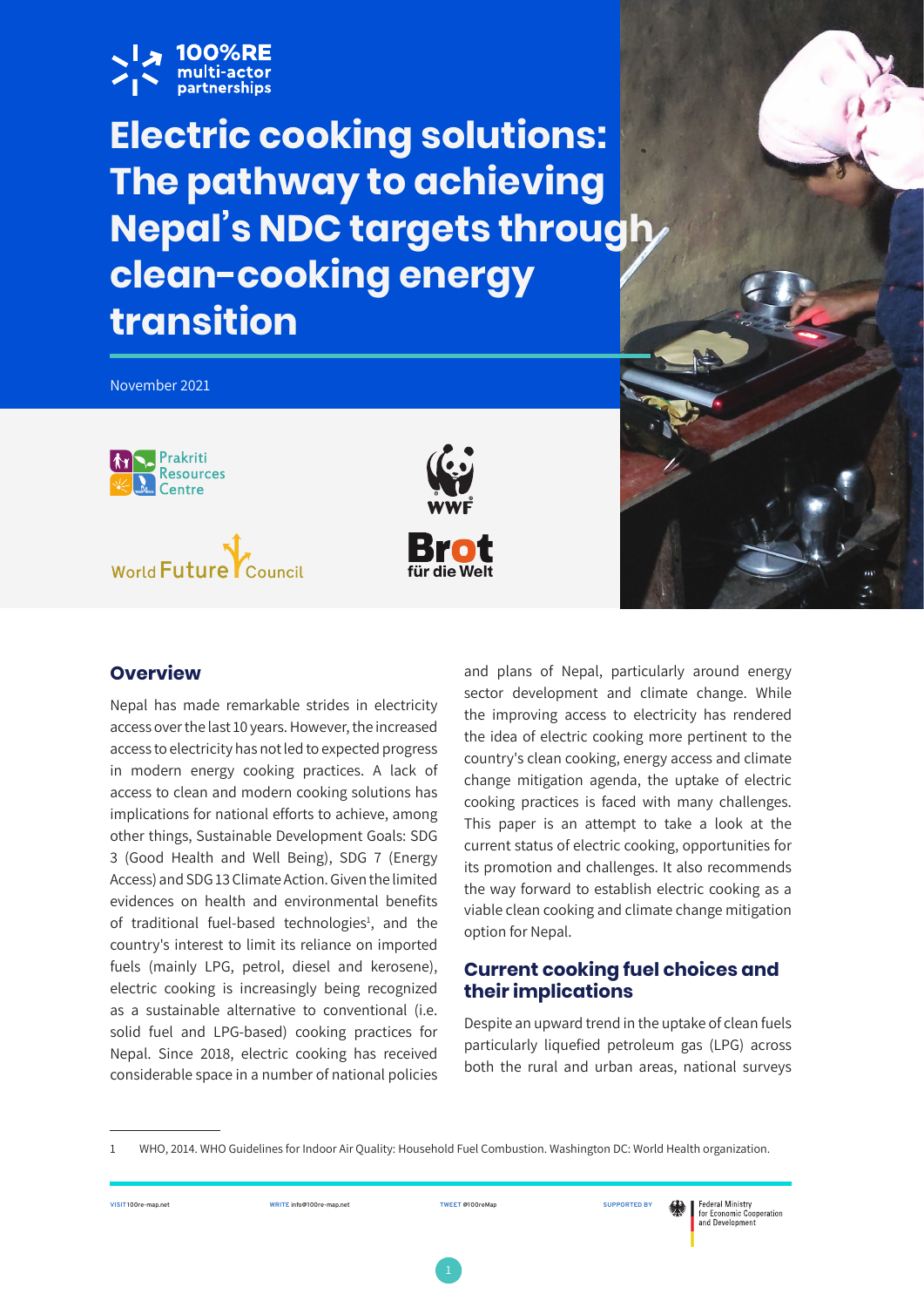

point out that almost two thirds of the households in Nepal (i.e. 18 million people) continue to use traditional solid fuels (mainly firewood) as primary source of energy for day-to-day cooking<sup>2</sup>. As of the Annual Household Survey 2016/17, percentage of households using electricity as primary energy source for cooking remains too low to be reported in a separate cooking fuel category. This section highlights the implications of solid fuels and LPG, two most common cooking fuels in Nepal.



**Figure 1:** Relevance of different development issues/impact areas to the use of different cooking fuels (Level of relevance: Solid lines: high; Dashed lines: moderate)

#### **Household air pollution**

Traditional solid fuels remain a dominant cooking fuel in Nepal. Burning solid fuels using traditional inefficient cookstoves releases high levels of toxic gases and particulate matters that have been linked to a number of health issues such as acute respiratory infections, chronic respiratory disorders,

heart diseases and lung cancer<sup>3</sup>. A number of studies4,5,6 have also linked maternal exposure to household air pollution (HAP) to adverse birth outcomes and low life expectancy. The World Health Organization has estimated that in 2016 alone, Nepal lost more than 23,397 lives to diseases attributable to HAP resulting from combustion of solid fuels. These findings demonstrate a strong interplay between the **clean cooking (SDG 7.1.2)** and **good health and well being (SDG 3)** goals within the Sustainable Development Framework.

## **Socio-economic impacts**

Reliance on solid fuels for cooking also has implications for **gender equality (i.e. SDG 5)** and household economy. It is well documented that women and small children (who spend most of their times with their mothers) are disproportionately affected by HAP-related illnesses. In addition to that, spending several person-hours to collect fuels and prepare meals leaves women with limited opportunities to participate in remunerative and community development activities, attend training, and engage in self-care and personal growth. As a result, socio-economic development of women is compromised, which in turn contributes further to gender disparity. This altogether underscores the need for solid fuel-dependent population to transition from traditional cooking to modern cooking practices. Evidences<sup>7,8,9</sup> suggest that a household's access to modern energy cooking technologies (such as energy efficient electric

<sup>2</sup> CBS, 2017. Annual Household Survey 2016/17 (Major Findings). Central Bureau of Statistics, National planning Commission. Kathmandu, Nepal: Government of Nepal.

<sup>3</sup> WHO, 2021. [Accessed from https://www.who.int/data/gho/indicator-metadata-registry/imr-details/2256]

<sup>4</sup> Islam, S. and Mohanty, S.K., 2021. Maternal exposure to cooking smoke and risk of low birth weight in India. Science of the Total Environment, 774, p.145717.

<sup>5</sup> Yuan, L., Zhang, Y., Gao, Y., Tian, Y., 2019. Maternal fine particulate matter (PM2.5) exposure and adverse birth outcomes: An updated systematic review based on cohort studies. Environ Sci Pollut Res 26:13963–13983; doi.org/10.1007/s11356-01904644-x.

<sup>6</sup> Khan, M.N., Islam, M.M., Islam, M.R. and Rahman, M.M., 2017. Household air pollution from cooking and risk of adverse health and birth outcomes in Bangladesh: a nationwide population-based study. Environmental Health, 16(1), pp.1-8.

<sup>7</sup> ABF/NACEUN, 2020. Market-led promotion of electric cooking in Timal Community Rural Electrification Area. Kathmandu, Nepal: Ajummery Bikas Foundation/National Association of Community Electricity Users Nepal.

<sup>8</sup> Batchelor S. 2020. The political economy of Modern Energy Cooking Services (Working Paper). UK: Modern Energy Cooking Services (MECS) Programme

<sup>9</sup> ENERGIA, 2021. Gender-responsive electric cooking in Nepal. Netherlands: International Network on Gender & Sustainable Energy (ENERGIA)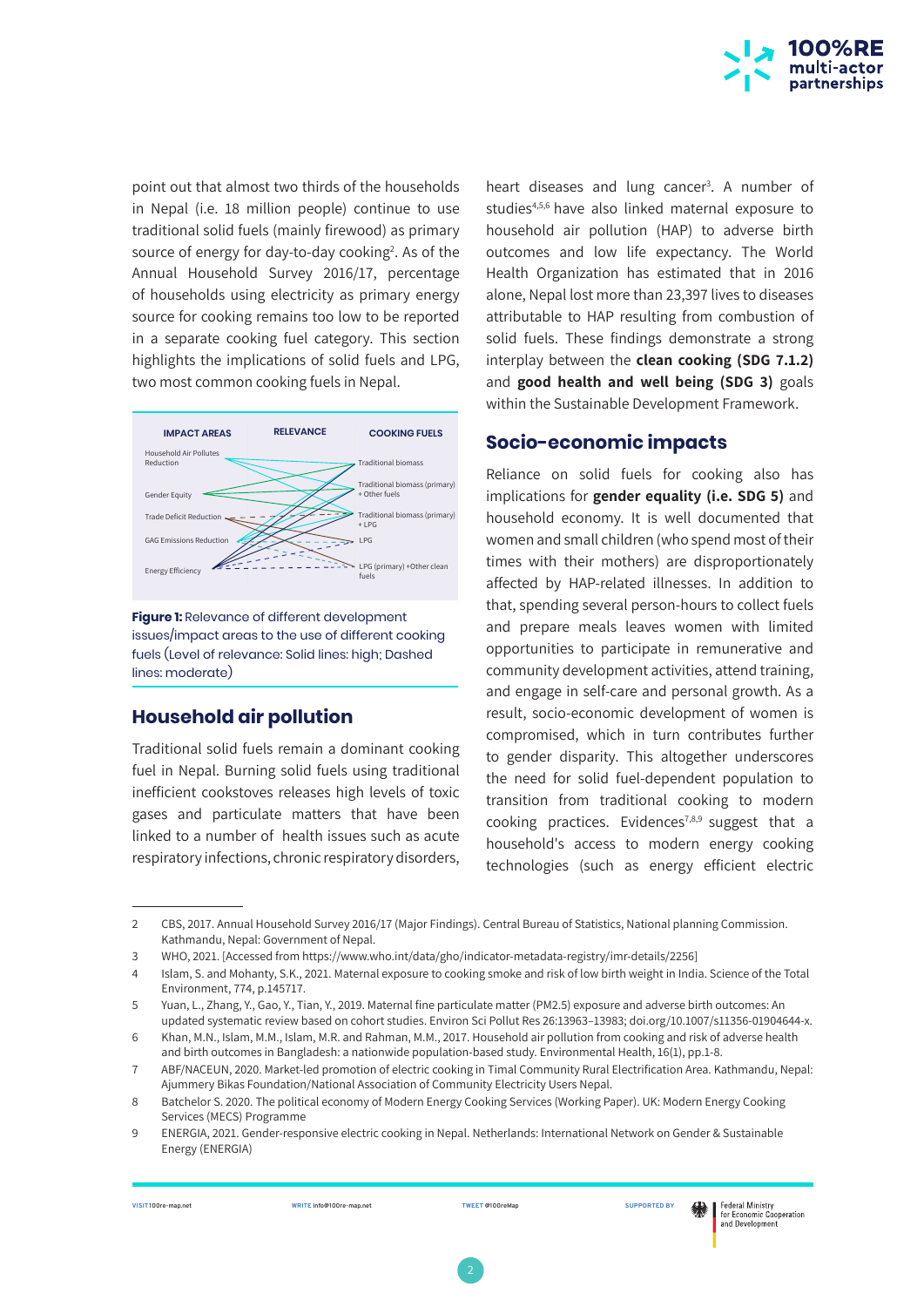

cooking appliances) does not only contribute to women's better health and socio-economic outcomes, it can also encourage men's participation in cooking activities thereby facilitating a shift in gender roles.

#### **Climate impacts**

In 2019, the net **greenhouse gas (GHG) emissions**  from Nepal was estimated at 60.07 mMtCO<sub>2</sub>eq, of which 10% was attributable to the residential sector<sup>10</sup>. Combustion of solid fuels, followed by LPG, is the largest contributor to the overall GHG emissions from the residential sector in Nepal $11$ . Cooking and water heating remain dominant end uses contributing the most to the GHG emissions in the residential sector.

The Intergovernmental Panel on Climate Change (IPCC) Sixth Assessment Report<sup>12</sup> suggests that in South Asia, residential sector contributes the most to the emissions of short-lived climate forcers (SLCFs) i.e. anthropogenic fine particulate matter/aerosols including black carbon<sup>12</sup>. Incomplete combustion of solid fuels is one of the major sources of SLCFs, and has been linked to unprecedented changes being observed in the South Asian and Southeast Asian monsoon. Although SLCFs remain in the atmosphere for shorter duration as compared to GHGs, they have

a significant impact on regional climate<sup>13</sup>. On the bright side, SLCFs present opportunities for climate change mitigation through actions at household level<sup>14</sup>. In other words, a shift from biomass burning for household cooking and heating to electricitybased solutions, such as electric cooking, can potentially contribute to mitigating the regional climate change.

## **Economic implications**

Given the poor energy efficiency of 5-10% and opportunity costs involved in collecting and preparing firewood, cooking meals with traditional cookstoves is also expensive and resourceintensive. Studies $15$  suggest that a household spends a total of around 20 hours (i.e. 2.5 persondays; considering 8 hours = 1 person day) per month to collect firewood enough for a family of five. At the current minimum wage of NRs.  $577$ /day<sup>16</sup>, it implies a household performs NRs. 1442.5 worth of work per month to just fetch firewood. On the other hand, for about NRs. 1400, a household can use more than 150 kWh of electricity per month at the current tariff rates for a household with 15-ampere single-phase connection (true also at the newly implemented tariff rates, effective from 17 November 2021) $17$ . 150 kWh of power is generally considered more than enough for cooking day-to-day meals and performing basic electric power-based household

※ |

<sup>10</sup> GoN. 2021. Nepal's Long-term Strategy for Net Zero Emissions. Kathmandu, Nepal: Government of Nepal.

<sup>11</sup> Bhandari, R., Pandit, S. 2018. Electricity as a Cooking Means in Nepal - A Modelling Tool Approach. Sustainability.2018, 10, 2841.

<sup>12</sup> IPCC, 2021: Summary for Policymakers. In: Climate Change 2021: The Physical Science Basis. Contribution of Working Group I to the Sixth Assessment Report of the Intergovernmental Panel on Climate Change [Masson-Delmotte, V., P. Zhai, A. Pirani, S. L. Connors, C. Péan, S. Berger, N. Caud, Y. Chen, L. Goldfarb, M. I. Gomis, M. Huang, K. Leitzell, E. Lonnoy, J.B.R. Matthews, T. K. Maycock, T. Waterfield, O. Yelekçi, R. Yu and B. Zhou (eds.)]. Cambridge University Press. In Press.

<sup>13</sup> Bailis, R., Drigo, R., Ghilardi, A. and Masera, O., 2015. The carbon footprint of traditional woodfuels. Nature Climate Change, 5(3), pp.266-272.

<sup>14</sup> UNEP. Near-term climate protection and clean air benefits: actions for controlling short-lived climate forcers. Nairobi, Kenya: United Nations Environment Programme; 2011

<sup>15</sup> Estimate based on a baseline study for the Temal Project conducted by Ajummery Bikas Foundation (ABF) and National Association of Community Electricity Users Nepal NACEUN) in the summer of 2019, with support from giz EnDev. The finding on hours spent on fuel wood collection per month by a household is consistent with another study conducted in the Eastern part of Nepal by Das et. al 2019.

<sup>16</sup> Ministry of Labor, Employment and Social Security, 2021

<sup>17</sup> Electricity Regulatory Commission, 2021. Press Release. 27 October 2021. Kathmandu, Nepal: Electricity Regulatory Commission.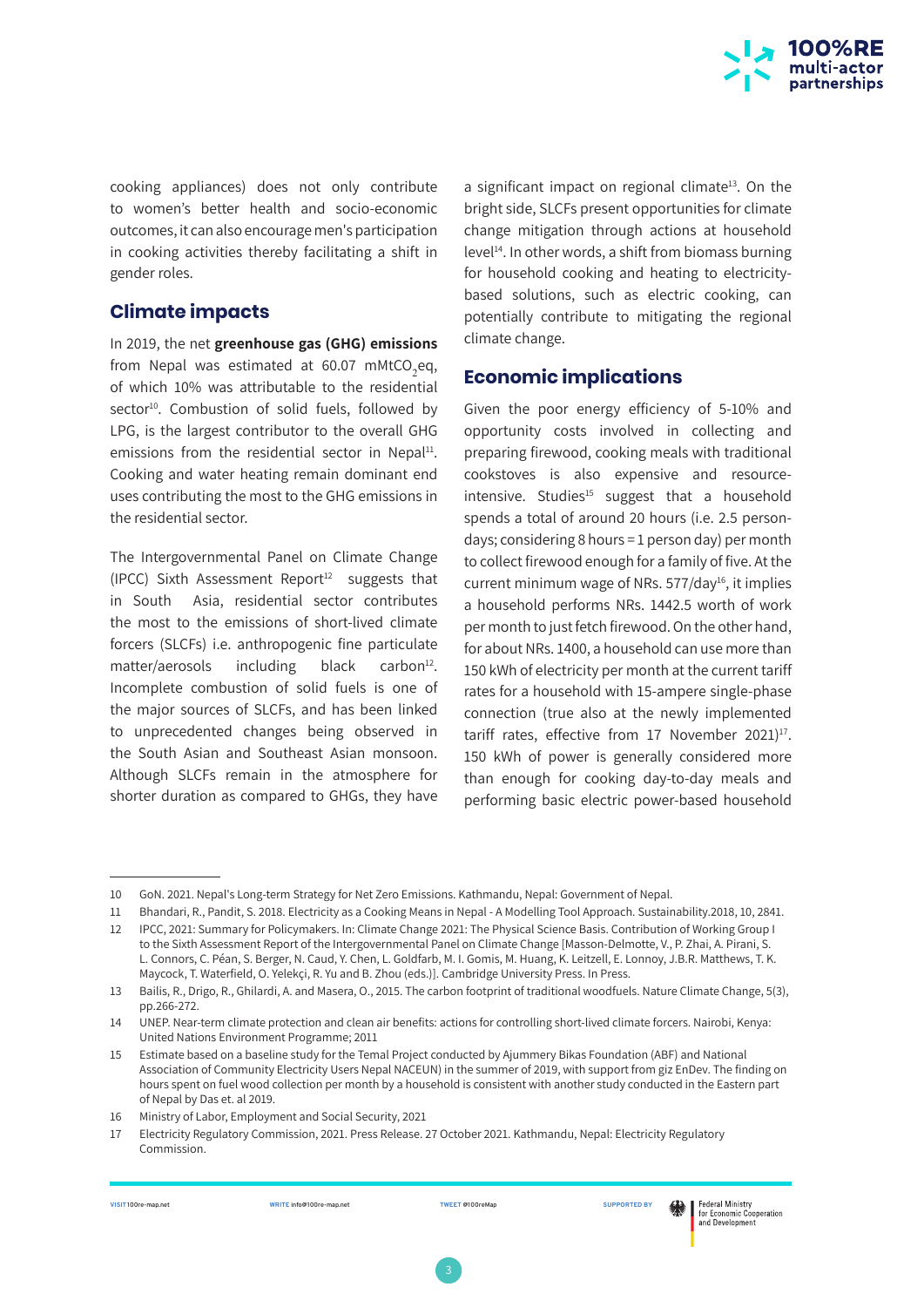

activities for a family of five. This implies, if the opportunity cost of collecting firewood is compared with the operational cost of electric cookstove, cooking with firewood is way more expensive than electric cooking.



**Figure 2:** LPG import volume (in MT thousands) between FY 2013/14 to FY 2020/21

(Data source: Economic Survey 2020; Ministry of Finance 2021)

The World Health Organisation<sup>1</sup>, the energy sector and development agencies put LPG, alongside electric cooking, in clean and modern energy category. However, its long-term benefit for Nepal has been debated in light of its contribution to the country's trade deficit, and recent developments in domestic production of hydropower. Since Nepal does not have any oil reserve of its own, the country is entirely dependent on India for petroleum products. In the fiscal year 2020/2021 alone, Nepal imported 477,422 MT of LPG (Figure 3) worth NRs. 36 billion, i.e. 2.35% of the total import value for that year. LPG import is growing at the rate of around 15% per year, and about 54% of the total LPG imports is consumed by the residential sector $18$ . In addition to that, price volatility is another issue that characterizes petroleum products, and every now and then, sets off a ripple in the national economy. Therefore, limiting the use of petroleum products by transitioning to electricity-based infrastructures presents important opportunity for Nepal to reduce the trade deficit and also to build resilience of the national economy against petroleum products' price volatility in the global market.

#### **Current status, opportunities and challenges for electric cooking in Nepal**

Although electric cooking appliances (such as locally manufactured clay heaters, and rice cookers) have been in use in Nepal for at least 25 years, households using electric cooking as a primary mode of cooking were negligible until the 2015 energy crisis caused by the blockade of imports including LPG from India. LPG users had to either switch to traditional fuels or electric cooking alternatives. Import data for the following year (i.e. FY 2016/17; Figure 3) gives an impression that the status quo was restored soon after the LPG supply was resumed. However, in 2017, the interest in electric cooking was renewed as Nepal Electricity Authority (NEA) officially ended load shedding for the residential sector. A year later in 2018, the Ministry of Energy, Water Resources and Irrigation (MoEWRI) published the White Paper, which became the country's first ever policy document to explicitly recognize electric cooking, specifically **'Electric Stove in Every House'**, as one of its visions.

#### **Policy commitments**

Under the SDG 7, Nepal has set a target to increase electricity access from 74% in the baseline year (2015) to 99% by 2030. It also targets to limit the proportion of people using LPG and solid fuels as primary cooking fuel to 39% and 30% respectively. Consistent with that, the 2018 MoEWRI White Paper underlines the country's plan to replace other fuels with electricity in the residential, public, private, transportation and industrial sectors. It envisions reaching the target of 100% electrification by 2023, well ahead of the SDG target deadline of 2030. The White Paper also envisions an increase in the per capita electricity consumption to 700-kilowatt hour (kWh) by the end of the FY 2023/2024, and to 1500 kWh by 2030. Given that residential sector is the

18 MoFE, 2021. Assessment of Electric Cooking Targets for Nepal's 2020 Nationally Determined Contributions (NDC), Kathmandu, Nepal: Ministry of Forests and Environment (MoFE).

**VISIT** 100re-map.net **WRITE** info@100re-map.net **TWEET** @100reMap **SUPPORTED BY**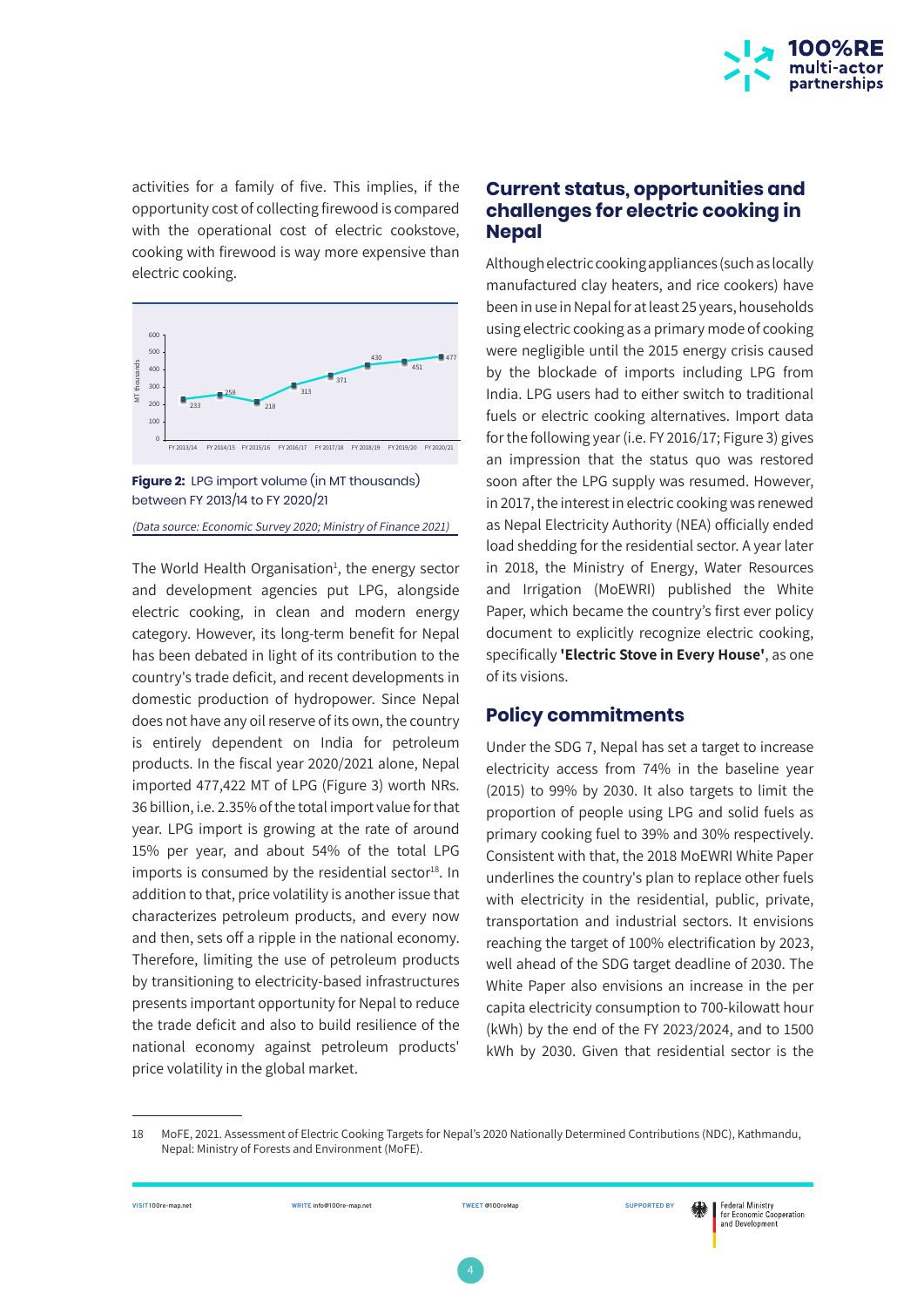

largest consumer of energy in the country; cooking, heating and other household activities are expected to significantly contribute to the targeted increase in per capita electricity consumption. The 15th Plan reflects these visions, and sets out a plan to have its vision of 'Smokeless Kitchen' materialized by improving electrification rate, hydropower generation, power supply and distribution, and by developing energy efficiency standards, and initiating tariff reforms to encourage the adoption of energy efficient electric cooking at scale.

In 2020, Nepal's Second Nationally Determined Contribution (NDC) also set a target that 25% households will have adopted electric cooking as a primary mode of cooking by 2030. It is estimated that, in the business-as-usual scenario, the GHG emissions from cooking sector alone will be approximately 2064 GgCO<sub>2</sub>eq in the year 2030. If all the NDC targets related to clean cooking including electric cooking are met, it is estimated that the total emissions can be reduced by 23% to 1599  $GgCO_2$ eq. $^{19}$ .

In June 2020, as envisioned in the  $15<sup>th</sup>$  Plan, the Electricity Regulatory Commission introduced a revised tariff structure as an attempt to adapt to the increasing power generation/supply capacity of the country and emerging technological opportunities at the demand-side. It is expected that the revised tariff rates for domestic consumers would encourage the increased use of electricity in the residential sector. However, the impact of the revised tariff structure on electricity consumption at household level is yet to be established.

The Nepal Bureau of Standards and Metrology (NBSM), in 2018, developed Nepal Standards for household and similar electrical appliances. In the same year, another set of standards was developed

specifically for induction hobs. Development of national standards for infrared stove and electric pressure cookers are underway<sup>20</sup>. Currently, the country does not have any mechanism to provide labeling/certification to products that meet the standards and any facility to test if they meet the safety and performance standards. However, discussion is ongoing between concerned government agencies and relevant stakeholders to upgrade domestic testing facilities so that they are able to involve in electric cooking products' standardization and  $c$ ertification processes $^{21}$ . Well-equipped testing facilities will not only contribute to quality control, but also to promoting innovations and investments in high quality products.

In the Budget Speech for the fiscal year 2021- 2022, the Government of Nepal explicitly stated its intention to reduce trade deficit by increasing the consumption of electricity and displacing petroleum products. In the same vein, the government reduced customs duty on electric home appliances including electric stoves and waived their excise duty. Similarly, it reduced customs duty on induction stove to 1% and waived service charge for upgrading domestic power meter capacity.

The above provisions suggest that the government is geared towards making electric cooking an attractive cooking alternative for the general mass. Targets set around electric cooking are also ambitious. In line with the national goals, all seven provincial governments have also shown commitments toward clean cooking, either by setting targets that directly relate to electric cooking or by supporting the national targets around it. However, all these commitments at federal and provincial levels are yet to reflect in majority of the local governments' plans and policies. Currently, 25 local level governments based in Terai have set

**VISIT** 100re-map.net **WRITE** info@100re-map.net **TWEET** @100reMap **SUPPORTED BY** 

<sup>19</sup> GoN, 2020. Second Nationally Determined Contribution. Kathmandu, Nepal: Government of Nepal.

<sup>20</sup> Bajracharya, K, 2021. Working together to accelerate clean cooking access in Nepal. E-Cooking Solution - Transitioning towards a clean cooking practice and pathways to achieving NDC targets (Webinar). 26 August 2021. Kavrepalanchowk, Nepal.

<sup>21</sup> As per author's conversation with Mr. Nawa Raj Dhakal, Deputy Executive Director, Alternative Energy Promotion Centre.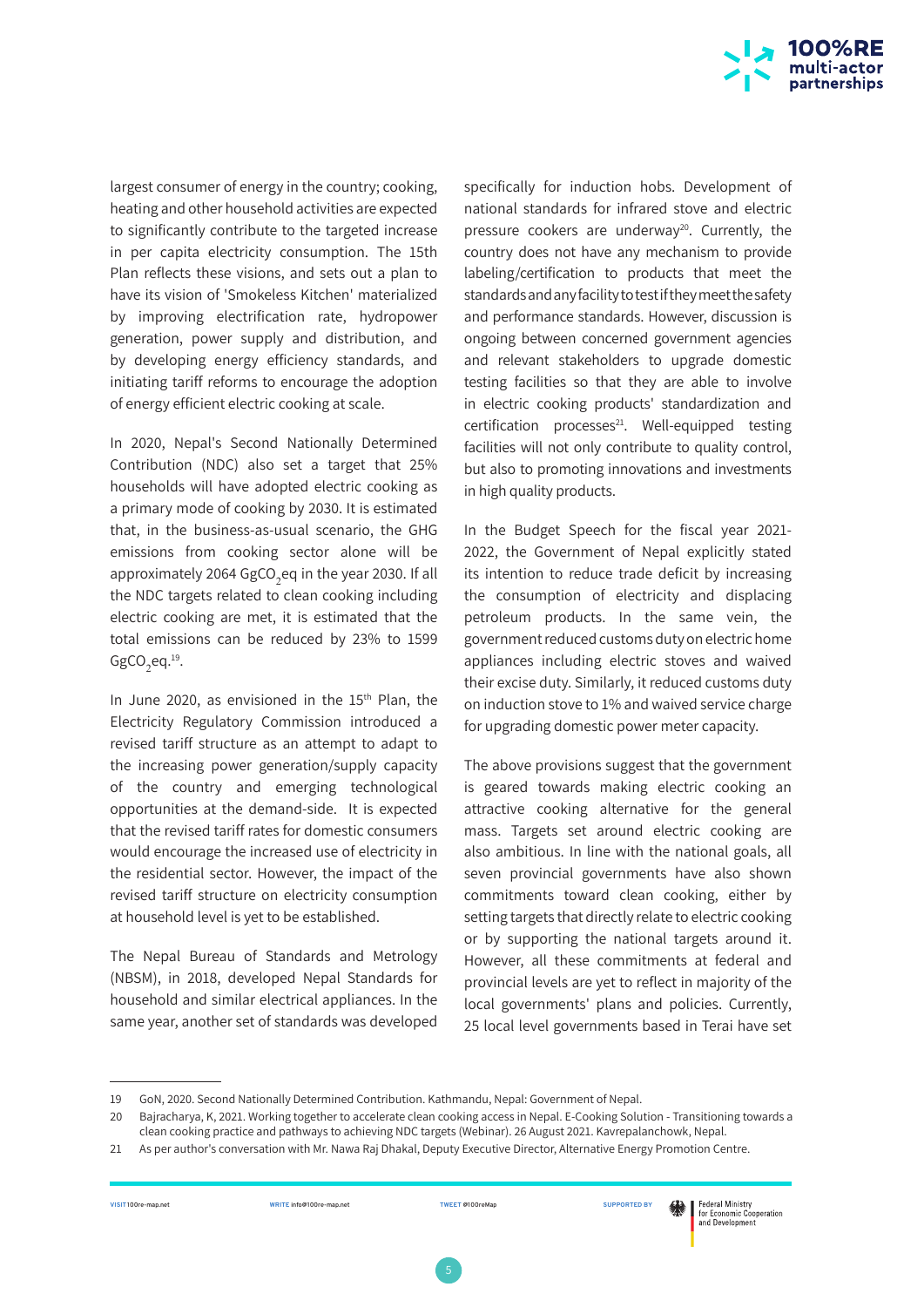

a target to disseminate a total of 15,000 induction cooktops, in partnership with Alternative Energy Promotion Centre (AEPC). The effort is a part of the National Dung Replacement Programme, supported by the central government<sup>19</sup>. The NEA and National Association of Community Electricity Users - Nepal (NACEUN) are providing technical support to ensure uninterrupted and reliable supply of electricity in the project areas.

## **Interest of non-governmental and private sectors in electric cooking**

Electric cooking is increasingly becoming a popular development agenda among diverse stakeholder groups. Efforts are being made from different sectors to facilitate electric cooking promotion and adoption in Nepal. In 2019, Ajummery Bikas Foundation (a private company), the NACEUN (a civil society organization) and Radio Sagarmatha (a media partner), with policy support from the AEPC and NEA, initiated the National Electric Cooking Campaign to promote electric cooking through a market-based approach in community rural electrification areas of Nepal. Likewise, international actors such as Clean Cooking Alliance, GIZ EnDev and Modern Energy Cooking Services (MECS) Programme have been supporting electric cooking pilot/implementation and research projects in various ways. These efforts and the resulting knowledge/learning present an important opportunity for government agencies and other relevant stakeholders to formulate evidencebased policies, plans and scale-up projects to support wider adoption of electric cooking across the country.

## **Power supply and distribution situations**

Recent years have seen a strong policy push in favor of electric cooking and increased use of electricity, which aligns with the roadmap presented in the 2018 MoEWRI White Paper. This transformation in the energy sector development paradigm of Nepal

may be attributed to the projected increase in the hydropower generation and supply capacity of the country. As projected, electricity generation mainly by independent power producers increased significantly over the past decade (Figure 4). Almost all of the 138 hydropower projects with a total installed capacity of about 3507 MW that are currently under construction across the country, are set to begin their commercial operations before the year 2025.<sup>22</sup> This implies that Nepal will have abundant electric power supply to support increased consumption of electricity across all sectors and levels of the society in the near future.





\* Provisional Figures (Subject to audit); Source: NEA Annual Report 2020-2021

On the distribution side, plans are underway to expand and upgrade transmission and distribution lines to facilitate increased consumption of electricity in major cities. Technical improvements including expansion of smart grid and smart metering systems (which are currently in the pilot phase targeting the Kathmandu valley consumers) is expected to further improve efficiency, reliability and quality of power supply services in the country.<sup>22</sup>

## **Current status of electricity access at household level**

Encouragingly, electrification rate and power supply reliability in Nepal have improved significantly over the past few years with increasing production of electricity. However, due to differential techno-



<sup>22</sup> NEA, 2021. Nepal Electricity Authority: A year in review fiscal year 2020/2021. Kathmandu, Nepal: Nepal Electricity Authority.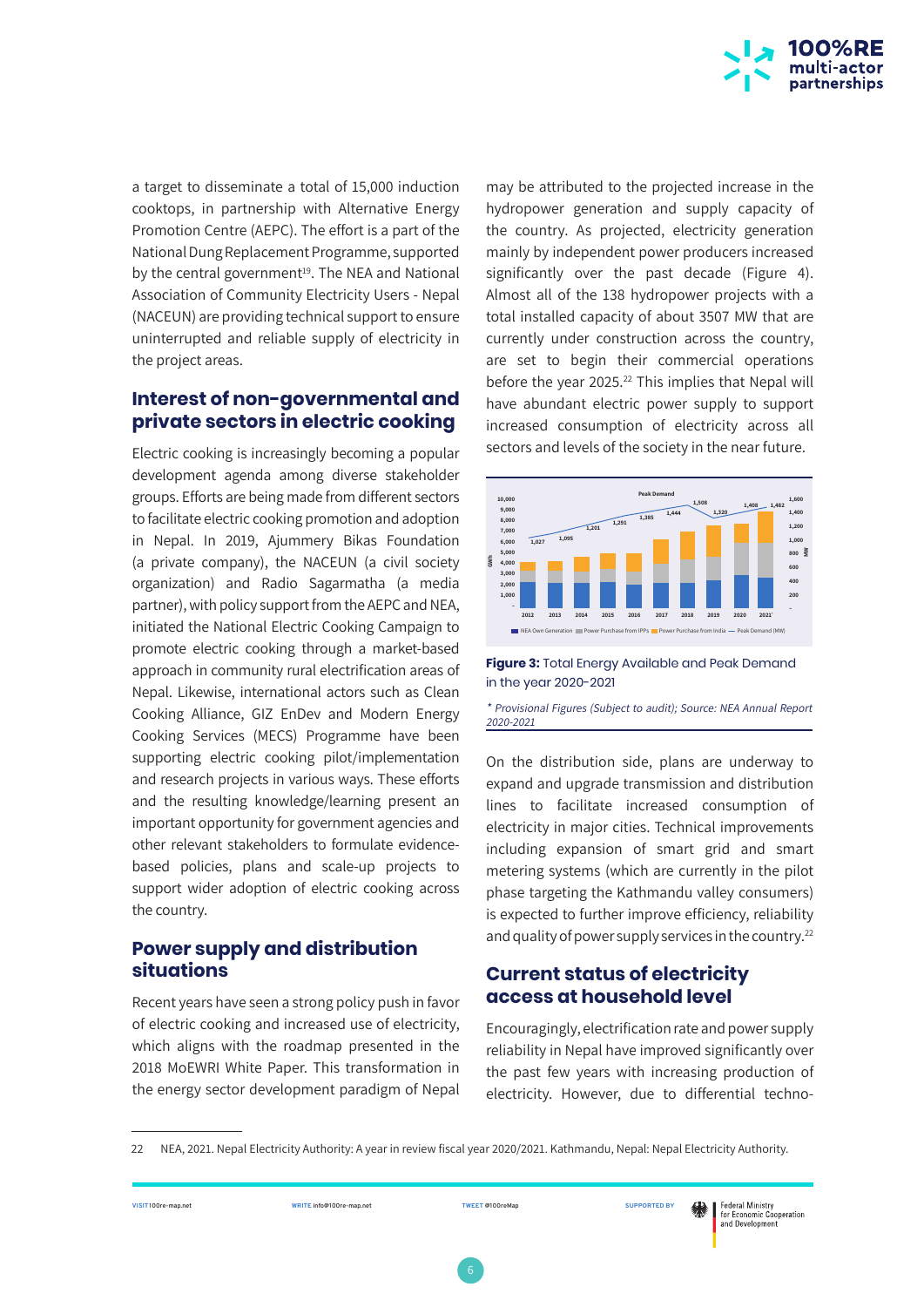

economic feasibility attributable to diverse topography of the country, some regions are doing much better in electricity reliability than others. According to the World Bank's Multi-Tier Framework for electricity access, more than 50% households in all seven provinces are in or below Tier 3 $^{23}$ . The 2019 ESMAP Report<sup>23,24</sup> suggests that availability, reliability and quality attributes are the major constraints that define electricity access situation of households connected to the national grids in Nepal. However, in terms of capacity of the electricity grid connected households are generally considered more appropriate for the promotion of electric cooking.

As of 2021, about 10% of the total households across the country are electrified through offgrid systems<sup>25</sup>. However, at present, studies suggest that transition to electric cooking in areas electrified through decentralized systems remain challenging mainly due to capacity and affordability concerns.24,26

## **Market situation of electric cooking**

The electric cooking practice is slowly picking up. However, the supply chain system of electric cooking appliances remains largely concentrated in urban centres and in some semi-urban areas located on the periphery of large markets. Unsurprisingly, majority of the current users of electric cooking are urban dwellers from middle to high consumption quintiles. There is generally

little incentive for e-cooking suppliers to take their businesses to rural areas because of challenges associated with low market volume (mainly due to sparsely distributed households), and high marketing and transportation costs. A lack of access to market/supply chain systems and reliable electricity, therefore, continue to preclude electric cooking in the rural areas.

Currently, induction stove, infrared stove, rice cooker, hot plates and electric pressure cookers are the most common electric cooking appliances available in the Nepali market. Of all of the above, induction cooktop and electric pressure cookers are found to be the most energy efficient because of their design principles. Costs of electric cooking appliances may vary depending on their types, functionalities, designs, brands, volume capacity and materials used in them. A few studies have been completed and many are underway that attempt to assess the social and market acceptance of different electric cooking technologies. A study jointly conducted by Ajummery Bikas Foundation and National Association of Community Electricity Users Nepal (ABF/NACEUN) with support from the GIZ EnDev, in Temal Rural Municipality of Kavre district revealed that people who have used induction cooktop generally like it. However, the need for specific induction-based utensils is often cited as one of the key hurdles for new adopters to reap optimum benefits from such cooking appliances.

※ |

<sup>23</sup> In 2015, the World Bank proposed a new Multi-Tier Framework to define electricity access based on "a set of attributes that capture key characteristics of the energy supply that affect the user experience". It uses Availability attribute measured in terms of total number of hours electricity is available for during day/night and evening; reliability measured in terms of total number of interruptions and duration or interruptions; and, quality measured in terms of voltage fluctuations; and capacity in terms of ability of the distribution system to allow beneficiary household to use appliances they desire. The MTF categorizes households into six tiers (tier 0 = lowest level of electricity access; tier 5 = highest level of electricity access) based on their level of access to electricity.

<sup>24</sup> Pinto et al, 2019. Nepal: Beyond Connections, Energy Access Diagnostic Report based on Multi-Tier Framework. Washington, DC: IMRD/The World Bank.

<sup>25</sup> Dhakal, N. 2021. Renewable Energy Status and Scenario in Nepal (presentation). Building linkages and synergies on Renewable Energy and Climate Change (Workshop organized by PRC and WWF Nepal). 25 March 2021. Kavrepalanchowk, Nepal.

<sup>26</sup> Clements, W., Silwal, K., Pandit, S., Leary, J., Gautam, B., Williamson, S., Tran, A. and Harper, P., 2020. Unlocking electric cooking on Nepali micro-hydropower mini-grids. Energy for Sustainable Development, 57, pp.119-131.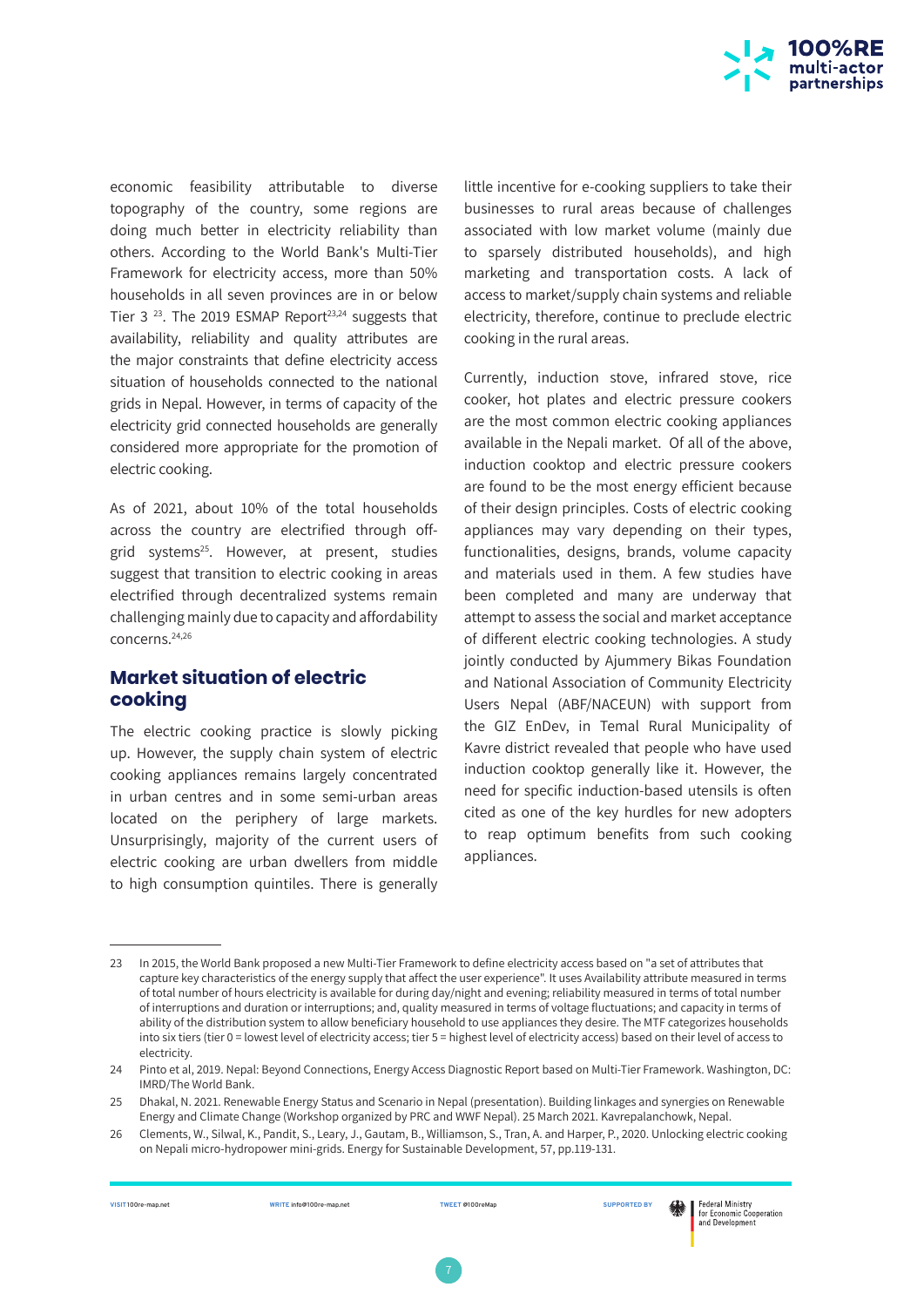

#### **Demand-side drivers and barriers**

Households generally have multiple energy needs. While promoting clean cooking technologies, it is important to consider other energy services that the household derives from cooking devices. It is important to ensure that the technology matches the needs and aspirations of the target consumers. If the new technology does not fulfill their energy service requirements, they might revert to the use of traditional cooking devices. In mountain regions where households use cookstoves for cooking, heating and lighting, promotion of efficient electric cooking appliances may need to be bundled with efforts to compensate for their other energy needs.

In addition to consumers' needs, preferences and aspirations, the capacity of electric power delivery system is also a crucial determinant of what technology may be more appropriate for promotion at scale in a given setting. Households with 5 ampere single-phase low-voltage connections may not be able to use high power appliances; however, they can use electric cooking appliances with low to medium power ratings (i.e. maximum 1000 Watts; such as rice cookers and electric pressure cookers). In places where capacity and quality of electricity is satisfactory (i.e. comparable to Tier  $4-5^{24}$ ), low to high power appliances can be promoted. Power capacity ratings of 200-799W, 800-2000W and above 2000W are considered safer for moderate (such as rice cooker), heavy (such as toaster, microwave, single hob induction stove) and very high load (such as multiple hobs electric cookstove, water heater) appliances respectively $^{27}$ . Importantly, consumers' awareness about power meter capacities and household wiring requirements to operate various household electric appliances is important to enable them to make informed decision, and to promote safe and sustained adoption of such products.

According to the 2021 WECS report, over 90% of households in Province 1 and 2 have 5-ampere power meter capacity<sup>28</sup>. Low power meter capacity limits a household's ability to use high power electric appliances (such as induction cooktop, toaster, microwave oven, etc.). If per capita electricity consumption is to be increased, as envisioned in the MoEWRI White Paper and the 15<sup>th</sup> Plan, local power distribution systems including the household wiring and power meter capacity should be upgraded/improved.

Transition to clean cooking fuel is a complex process. In other words, it entails a combination of interventions. They include, among other things, adoption of effective technologies and cleaner fuels, sustained supply of relevant products and services, and actions by multiple stakeholders to ensure equitable adoption and sustained use of clean fuels and technologies. However, majority of clean cooking programmes in the past mainly focused on ensuring availability of effective technologies, but with limited participation of private sectors. As a result, the impact of such programmes mostly remained short-term, and effective and sustained use of clean technologies could not be realized to the desired extent. More recently, kitchen improvements, behavior change interventions, and the clean cooking supply chain management and strengthening are increasingly being recognized as crucial interventions to spur sustainable transition to clean cooking, and to ensure health and environmental benefits of clean cooking solutions. There is a growing realization that consumers' access to product and service-related information, awareness of electrical safety, and training on correct use and operation/maintenance, and postadoption support (including after-sales services) should be integral aspects of any promotional and marketing efforts.



<sup>27</sup> Bhatia, M., Angelou, N. 2015. Beyond Connections: Energy Access Redefined. Technical Report 008/15. The International Bank for Reconstruction and Development, The World Bank: Washington DC, USA.

<sup>28</sup> WECS. 2021. Energy Consumption and Supply Situation in Federal System of Nepal (Province No. 1 an Province No. 2). Water and Energy Commission Secretariat, Government of Nepal. Kathmandu, Nepal: Government of Nepal.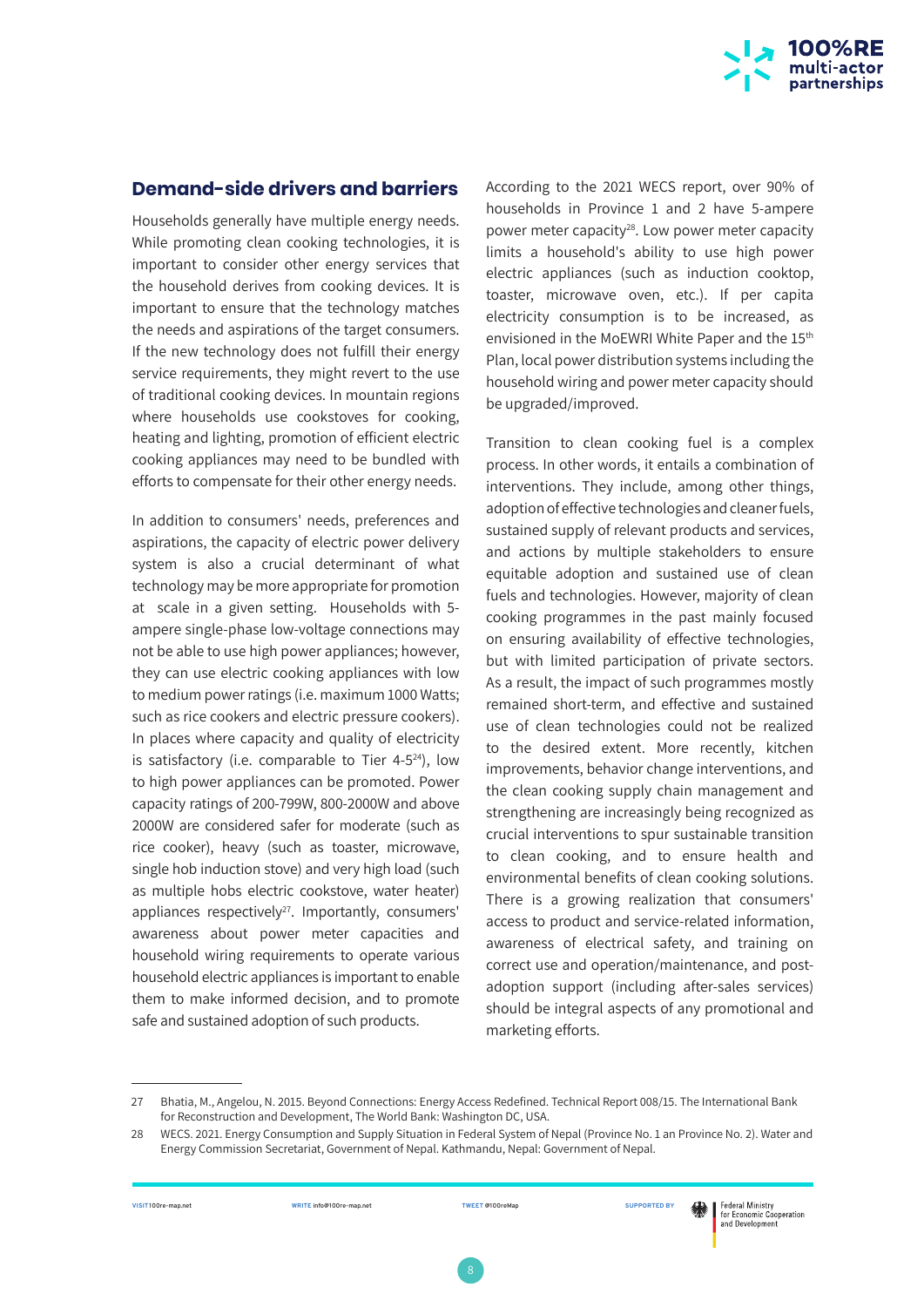

#### **Relevant market segments for electric cooking promotion**

National household surveys suggest that the use of solid fuels is more common in rural areas and among the populations in 1st, 2nd and 3rd consumption quintiles, and the opposite seems true for LPG. So clearly, efforts to replace petroleum products may be more efficient and relevant in residential, transport and industrial sectors of urban and semi-urban areas, and to the populations in the 4th and 5th consumption quintiles. Given the power supply reliability, easy access to the market, better opportunities for product financing, and relatively high income-level that characterize urban populations, they may be the 'low hanging fruits' in our drive to achieve the Second NDC's electric cooking targets by 2030. Innovative promotional and marketing strategies, and increased access to information about costs and benefits of electric cooking as opposed to other alternatives may be important interventions to encourage electric cooking adoption in urban settings.

On the other hand, efforts to replace solid fuels with e-cooking solutions to achieve health and climate benefits may be more relevant in rural areas. However, in rural areas, limited access to supply chain system, low power supply reliability, and a lack of access to product and market information are key challenges for wider adoption of electric cooking options. Furthermore, unlike traditional fuels and cooking technologies which usually come at low or no cost in the rural areas, electric cooking comes with associated need to pay for the technology, electric system upgradation (in households with minimum amperage capacity) and monthly electricity bills. Therefore, affordability may be a challenge for low-income populations in both urban and rural areas to transition to electric cooking. Innovative financing mechanism

to procure e-cooking solutions and provisions to incentivize the e-cooking practices may be crucial to make electric cooking a viable option particularly for low-income population in rural areas. International funding mechanisms such as the World Bank's Clean Cooking Fund, Green Climate Fund, and result- based incentives (including carbon credits) may be important opportunities to support the transition of low-income communities to e-cooking options.

## **Learning from past and ongoing e-cooking projects**

Historically, clean cooking projects have largely relied on direct subsidies on products to stimulate demand for clean cooking products. Availability and affordability are assumed to be the key determining factors and that if an efficient cooking technology is made available, it will automatically gain traction among potential users and increase the clean cooking practices. Conversely, past experience suggests that projects that have required households to pay a little or no price for cooking technologies offered to them, often do not own the technologies. In such cases, households are less likely to put an effort to change behavior, adapt and seek benefits, which can lead to neglect or misuse of the technology<sup>29</sup>. There is a growing realization that availability and affordability are not necessarily the only issues that impede one's transition to clean cooking. Households' needs, aspirations, reliability of and access to supply networks of clean cooking fuels and technologies, users' knowledge on installation, use and maintenance, and importantly, users' ownership of the technology, play a key role in sustained adoption of the clean cooking solutions.

In recent times, market-based approach has demonstrated greater success in accelerating transition to clean cooking practices. Majority of

※ |

#### **VISIT** 100re-map.net **WRITE** info@100re-map.net **TWEET** @100reMap **SUPPORTED BY**

9

<sup>29</sup> Energy Sector Management Assistance Program (ESMAP). 2021. What Drives the Transition to Modern Energy Cooking Services? A Systematic Review of the Evidence. Technical Report 015/21. Washington, DC: World Bank. License: Creative Commons Attribution CC BY 3.0 IGO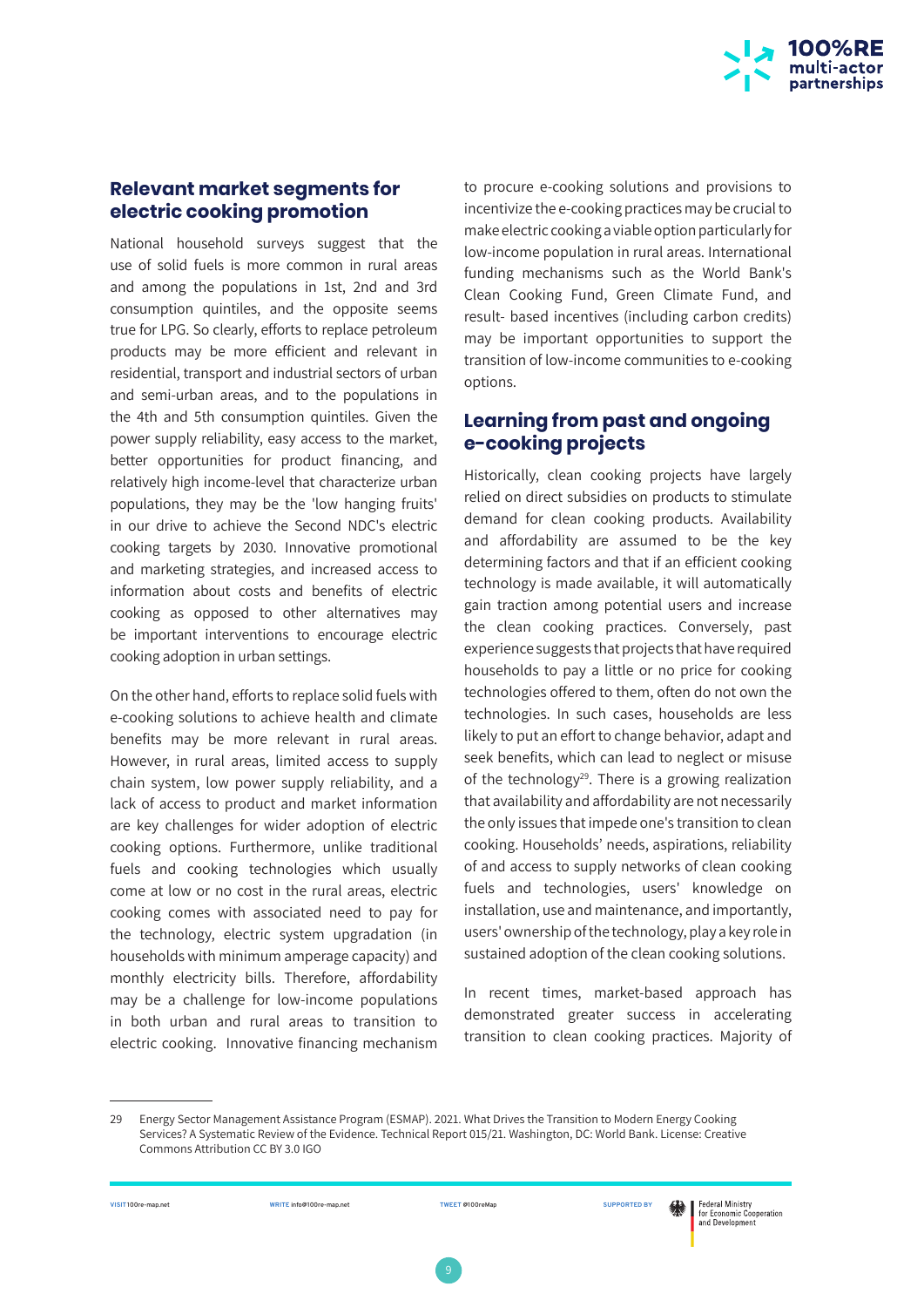

clean cooking projects in the past have treated potential users of clean cooking solutions as beneficiaries with the need for financial assistance. The choice of cooking technologies and purchase decisions were made using top-down approaches. On the contrary, market-based approach rests the purchase decision on the potential buyers of the technology. The approach acknowledges that product should match the consumer's needs, preferences and aspirations and that a household's willingness to pay for any new product can be raised by improving their access to information about products, their benefits vis-a-vis other alternatives, and supply reliability of the products (in the context of electric cooking, 'products' implies both electric cooking appliances, relevant wiring and cookware requirements, and electricity) and after-sales services. A market-based approach

also acknowledges that not all consumers have the same needs, preferences, priorities, and capacities to pay. In that sense, market-based approach is more adaptive, and better-positioned to cater to varied interests of diverse user groups and, facilitate electric cooking adoption at scale.

Electric cooking projects implemented in Panchkhal and Temal areas of Kavre district present an example of successful implementation of market-based approach to the promotion of electric cooking solutions (i.e. a package containing an Induction cooktop, and a compatible pressure cooker and a saucepan) in the rural settings. In both the projects, households paid 80%-100% of the product price. A few households used installment payment services, which allowed them to spread the cost of the product over several months. In both cases,

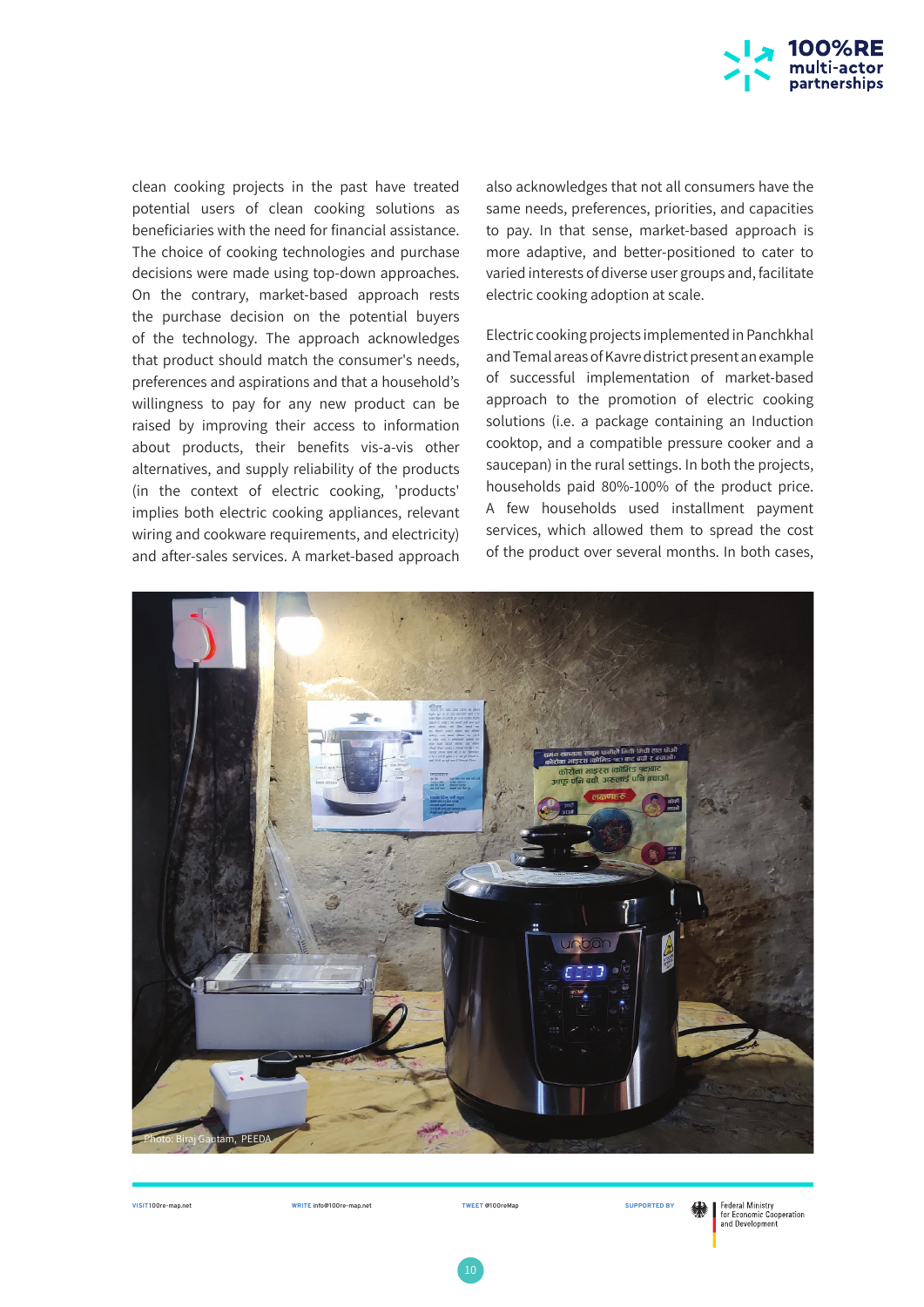

the project supported the consumers by ensuring power supply reliability (through partnership with local power distributors, i.e. Community Rural Electrification Entities), facilitating the supply of quality products, and by ensuring access to information about electrical safety, cost-benefit of electric cooking, household wiring requirements and correct use and maintenance of electric cooking products. According to the end line study of the Temal project, out of 80 adopter households surveyed, 80% were found to be using the system on a regular basis, 14 percent used it occasionally while the rest (i.e. 6%) were not using the stove at all. Some of the frequently cited reasons for no or limited use of the technology were fear of electric shock, or the need for specific type of (i.e. induction base) utensils. At the time of end line study, on an average, the users had owned and used the induction cooktop for about 3.5 months. The above projects also highlight the need to strengthen supply chain systems to ensure local access to relevant products and services for the sustained use of electric cooking in rural settings. Electric cooking supply chain systems in the rural areas, at present, remain weak and unreliable.

## **Way forward**

- Policy
	- Sensitization and capacity building of local leaders on interplay between clean cooking and other development agenda, target setting around national e-cooking related goals, and planning for safe and effective promotion of electric cooking.
	- Target setting should be driven by the interest in increasing the use of electric cooking technologies rather than increasing sales.
	- Quality control and effective monitoring of electric power distribution system and electric cooking products and services should be ensured.
- Power supply and distribution
- Projects and programmes to promote electric cooking should be designed to align with power supply and distribution system reinforcement plans. As may be inferred from the picture below (Figure 5), not every local level government may be ready yet for the promotion of electric cooking as a primary mode of cooking. In such places, alternative clean cooking options such as LPG and biogas may be more relevant.
- Innovative promotional and marketing strategies, and increased access to information about costs and benefits of electric cooking as opposed to other alternatives may be important interventions to encourage electric cooking adoption in urban settings.
- Upgradation/improvements of power meter and household wiring are crucial to encourage increased consumption of electricity.
- Access to information about costs-benefits, quality standards, electrical safety, and household wiring requirements, correct use and proper maintenance of the systems must be ensured.
- Local access and availability of electric cooking products and services must be ensured. It is a key challenge in rural areas. Local communitybased organizations (such as women groups, community rural electrification entities, micro finance institutions, cooperatives, etc.) and local vendors of household cooking appliances, utensils may be potential vehicles for ensuring local access to both information, electric cooking related products and services (including, post-acquisition support, repair and after-sales services), and financing supports.
- Although women are still the primary cooks in majority of households, women's participation in clean cooking supply chain system and purchase decision remains negligible. Electric cooking projects may be able to benefit more